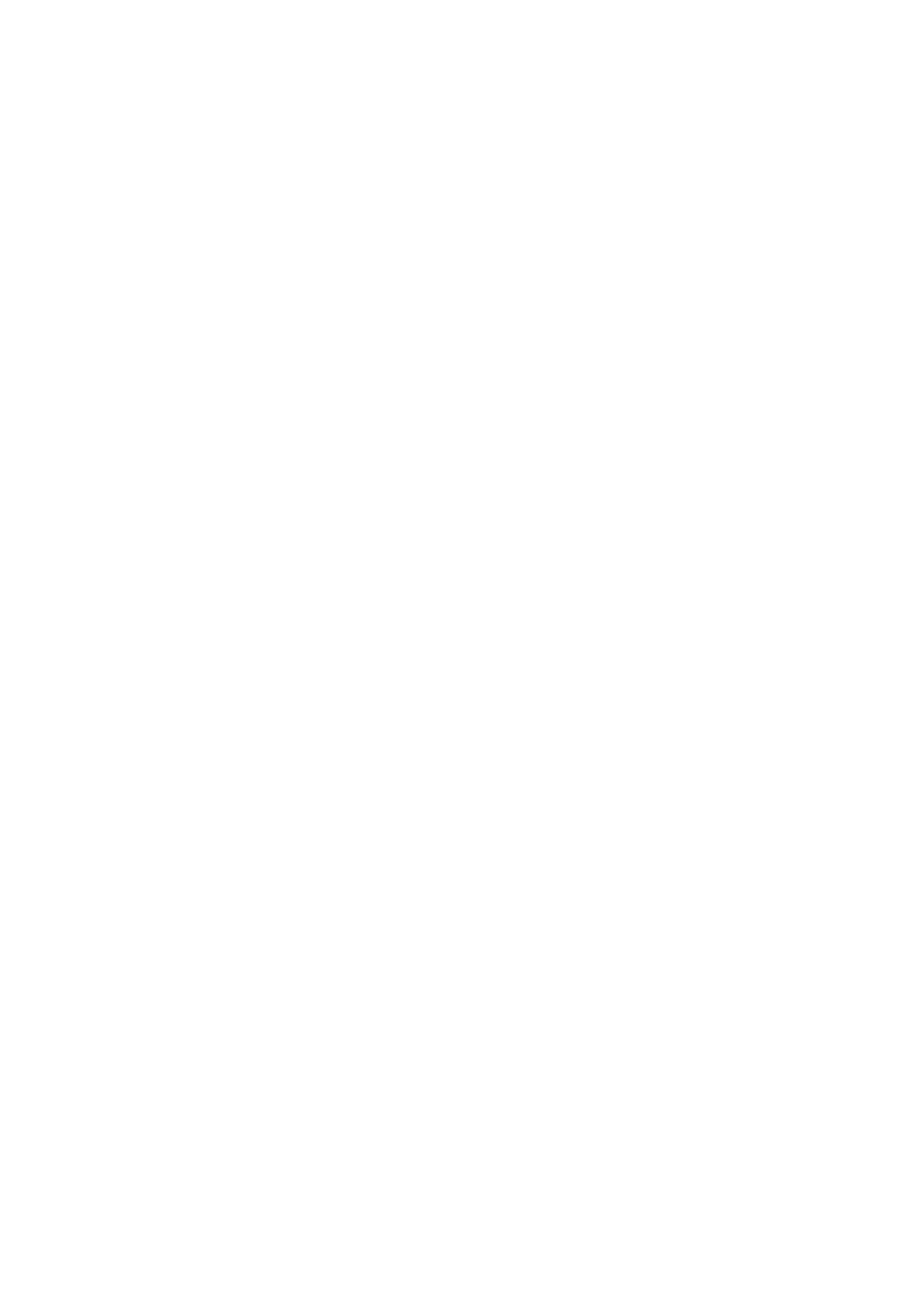

# **NORTHERN TERRITORY OF AUSTRALIA**

No. 25 of 1995

# **AN ACT**

# to apply certain laws of the Commonwealth relating to road transport, as envisaged by the agreements scheduled to the *National Road Transport Commission Act 1991* of the Commonwealth, as laws of the Territory, and for other purposes

**[**Assented to 26 June 1995**]**

**BE** it enacted by the Legislative Assembly of the Northern Territory of Australia, with the assent as provided by the Northern Territory Australia, with the assent as provided by the *Northern Ter<sup>r</sup> itory (Self-Government) Act* 1978 of the Commonwealth, as follows: **PART 1 - PRELIMINARY** 

1. SHORT TITLE

This Act may be cited as the *Road Transport Reform (Vehicles and Traffic) (Northern Territory) Act 1995.* 

**2 • COMMENCEMENT** 

This Act shall come into operation on a date to be fixed by the Administrator by notice in the *Gazette.* 

**3. PURPOSE**

(1) This Act forms part of a scheme to create uniform or consistent national road transport legislation, envisaged by the agreements scheduled to the *National Road Transport Commission Act 1991* of the Commonwealth.

- (2) The scheme is designed to -
- (a) improve the safety and efficiency of transport on roads and on other areas that are open to or used by the public; and
- (b) reduce the costs of the administration of that transport.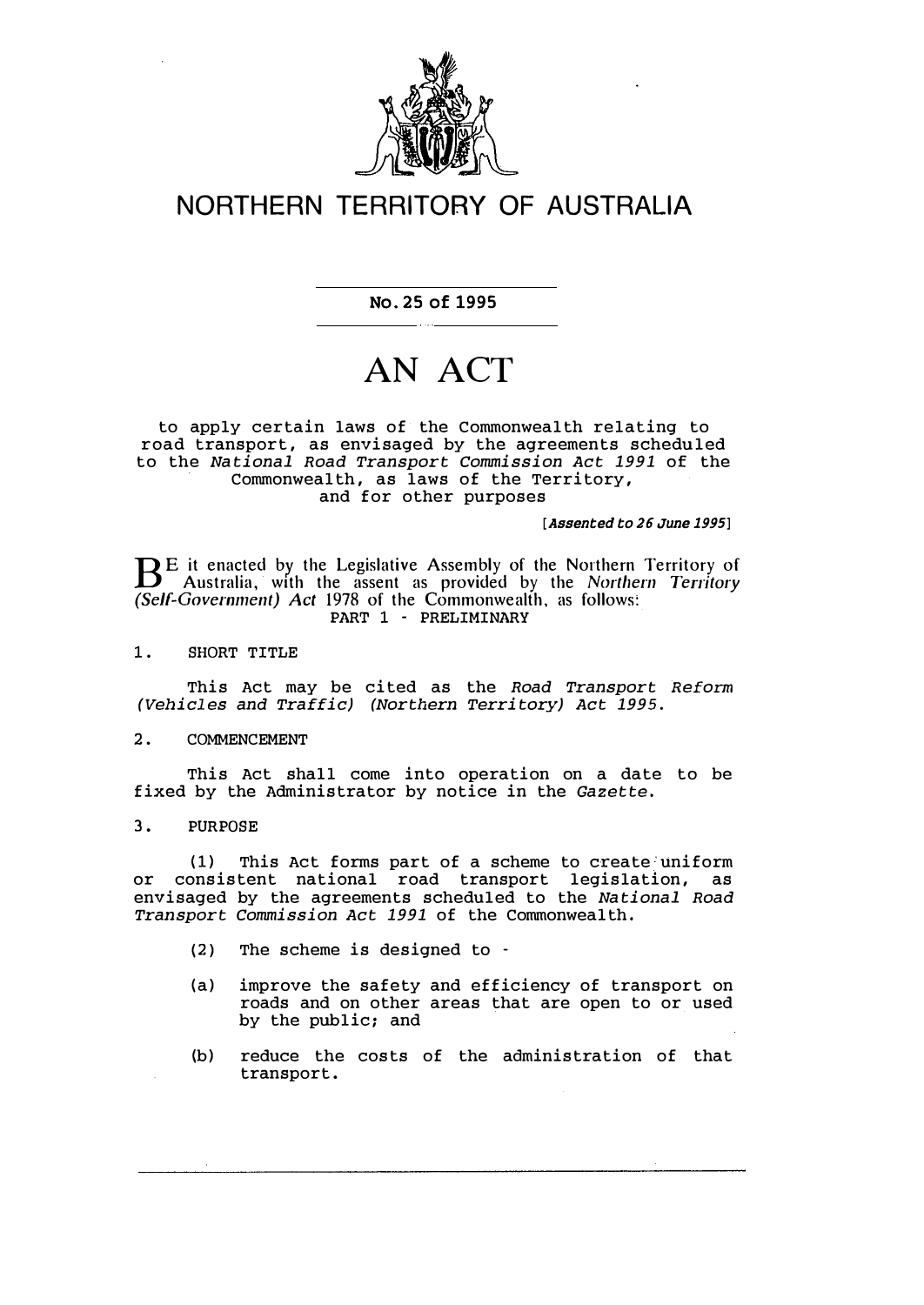(3) The purpose of this Act is to apply as law in this jurisdiction provisions of the *Road Transport Reform Act* and regulations made under that Act.

4. INTERPRETATION

(1) In this Act, unless the contrary intention appears

- "existing law" means a law as in force on the commencement of this Act;
- "jurisdiction" means a State or a participating Territory;
- "National Road Transport Commission" means the body of that name established by the *National Road Transport Commission Act 1991* of the Commonwealth;
- "participating Territory" means the Australian Capital Territory or the Jervis Bay Territory;
- *"Road Transport Reform Act"* means the *Road Transport Reform (Vehicles and Traffic) Act 1993* of the Commonwealth;
- "Road Transport Reform Laws of the Territory" means Division 2 of Part 3 of the *Road Transport Reform Act* as applying in this jurisdiction and the Road Transport Reform Regulations of the Territory;
- "Road Transport Reform Regulations of the Territory" means the regulations in force from time to time under Part 2 of the *Road Transport Reform Act* as applying in this jurisdiction;

"this jurisdiction" means the Territory.

(2) Subject reference to an reference to to subsection (3), in this Act Act of the Commonwealth includes a a

- (a) the Act as amended and in force from time to time; and
- (b) an Act enacted in substitution for that Act.

(3) An amendment to an Act of the Commonwealth or an Act enacted in substitution for such an Act shall be taken to be in force if the Administrator certifies, by notice in the *Gazette,* that, as at the date of the certificate or a later date, the amendment or the substituted Act is in force.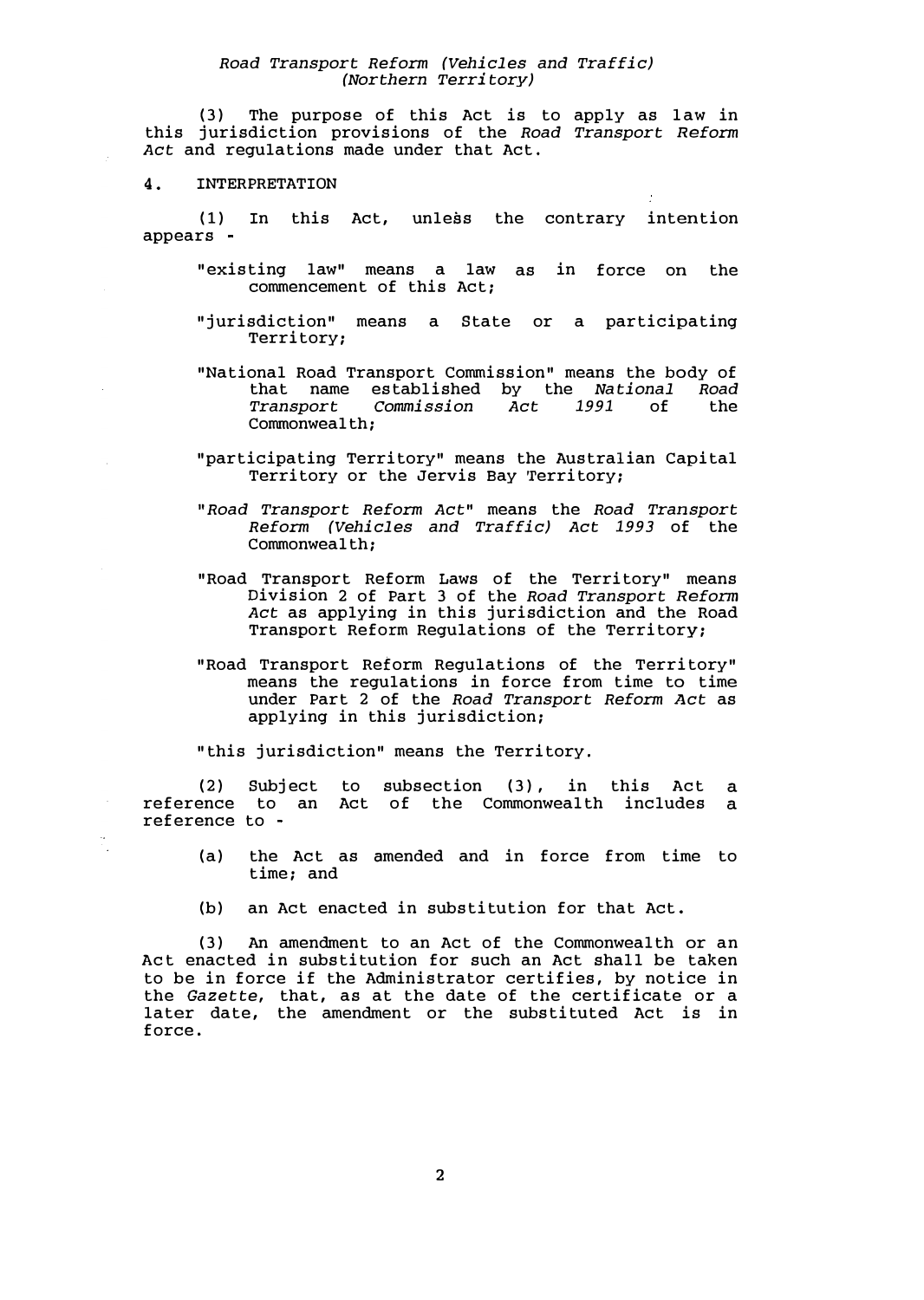# *Road Transport Reform (Vehicles and Traffic) (Northern Territory)*

# 5. BINDING THE CROWN

(1) This Act and the Road Transport Reform Laws of the Territory bind the Crown in right of this jurisdiction and the Crown in right of the Commonwealth and, so far as the legislative power of the Legislative Assembly permits, the Crown in all of its other capacities.

(2) An Act of another jurisdiction that corresponds to this Act, and the Road Transport Reform Laws of the other jurisdiction, bind the Crown in right of this jurisdiction.

#### 6. ACT TO CEASE TO BE IN FORCE

(1) This Act, other than subsection (2), ceases to be in force when the *National Road Transport Commission Act 1991* of the Commonwealth ceases to be in force.

(2) Even if this Act ceases to be in force under subsection (1), the Road Transport Reform Regulations of the Territory continue in force as if they were laws made by the Legislative Assembly, and those laws may be amended or repealed by the Legislative Assembly.

#### PART 2 - APPLICATION OF ROAD TRANSPORT REFORM LAWS IN THIS JURISDICTION

7. APPLICATION OF PROVISIONS OF *ROAD TRANSPORT REFORM ACT* RELATING TO APPLICATION, EMERGENCY AND EXEMPTION ORDERS IN THIS JURISDICTION

Division 2 of Part 3 (other than section 18) of the *Road Transport Reform* Act as in force from time to time applies as a law of this jurisdiction.

#### 8. APPLICATION OF ROAD TRANSPORT REGULATIONS IN THIS JURISDICTION

(1) The regulations as in force from time to time under Part 2 of the *Road Transport Reform Act*

- (a) appiy as regulations in force for the purposes of this Act; and
- (b) as so applying, may be referred to as the Road Transport Reform Regulations of the Territory.

(2) Regulations made as a separate set of principal regulations under Part 2 of the *Road Transport Reform Act* and applying as regulations in force for the purposes of this Act may be referred to in the manner prescribed by the regulations.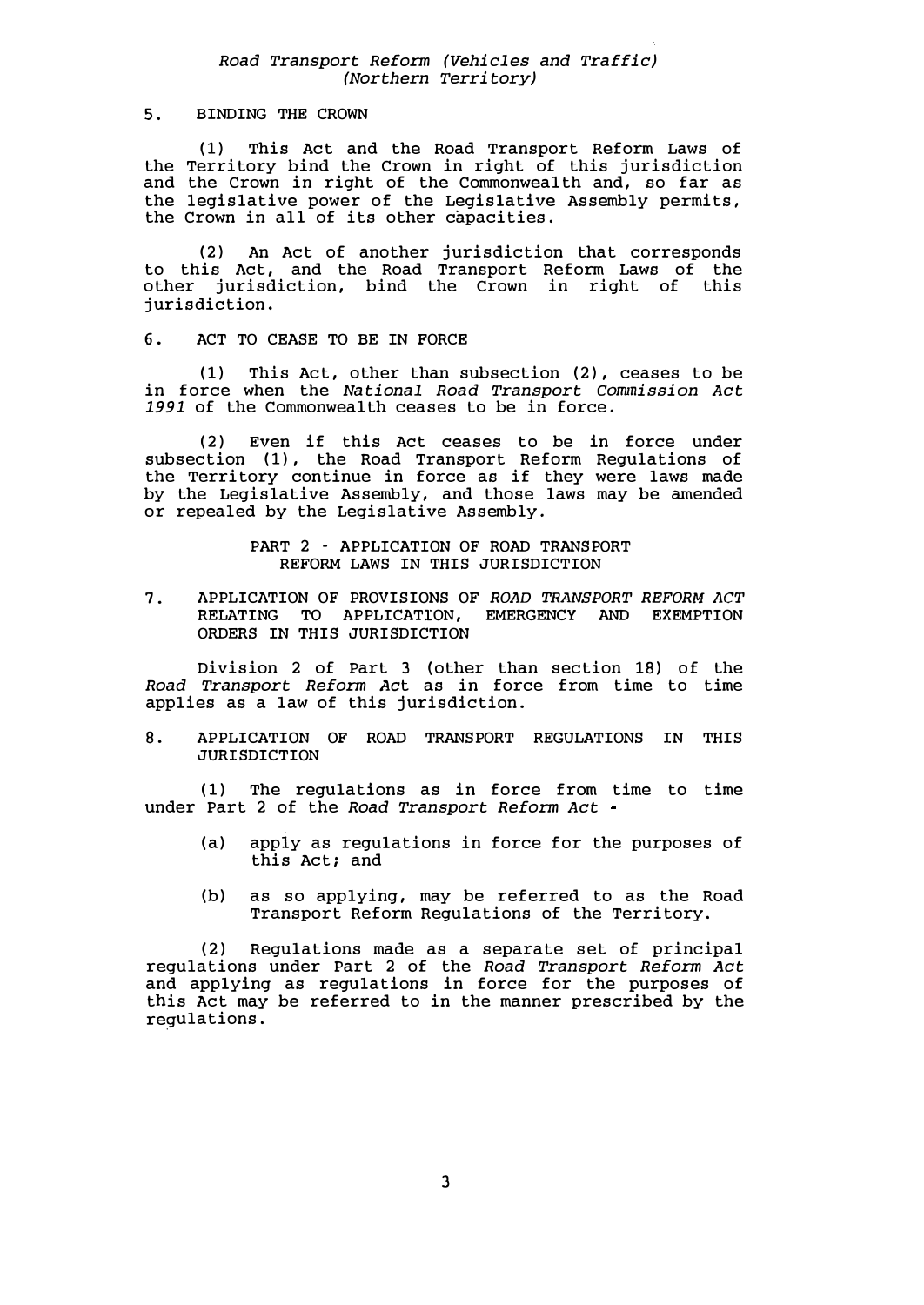(3) Regulations are taken to be in force under Part 2 of the *Road Transport Reform Act* if the Administrator certifies, by notice in the *Gazette,* that, as at the date of the certificate or a later date, the regulations are in force.

(4) Notwithstanding subsection (3), a regulation referred to in that subsection is not taken to be in force if it ceases to be in force under the *Road Transport Reform Act.* 

(5) A contravention of or failure to comply with the Road Transport Reform Regulations of the Territory is, unless otherwise specified in the regulations made under this Act, a regulatory offence.

(6) Regulations made under this Act may amend, substitute or modify a provision to the Road Transport Reform Regulations of the Territory or may include<br>additional provisions in the Road Transport Reform additional provisions in the Road Transport Regulations of the Territory relating to matters dealt with by the *Road Transport Reform Act* and those regulations shall form part of the Road Transport Reform Regulations of the Territory.

(7) Where, under the Road Transport Reform Regulations of the Territory, a power or function is conferred on the Minister or an Authority, the power shall be exercised and the function performed, notwithstanding anything to the contrary in those Regulations, by the person, body or office-holder specified as the Authority for the purposes of the power or function in regulations made under this Act.

(8) Where, under the Road Transport Reform Regulations of the Territory, a discretion as to the exercise of a power or the performance of a function is conferred on an Authority and the Authority is, by virtue of subsection (7), a competent authority, within the meaning of the *Traffic Act,* the Minister may, for the purposes of ensuring that the discretion is exercised consistently in the Territory, give a direction to the competent authority as to the exercise of the discretion, and the competent authority shall comply with a direction so given.

# 9. APPLICATION OF COMMONWEALTH *ACTS INTERPRETATION ACT*

The *Acts Interpretation Act 1901* of the Commonwealth applies to the interpretation of this Act and the Road Transport Reform Laws of the Territory and any instrument made, granted or issued under those laws, except that -

(a) "Government Gazette" is to be taken to refer to the *Government Gazette* of this jurisdiction; and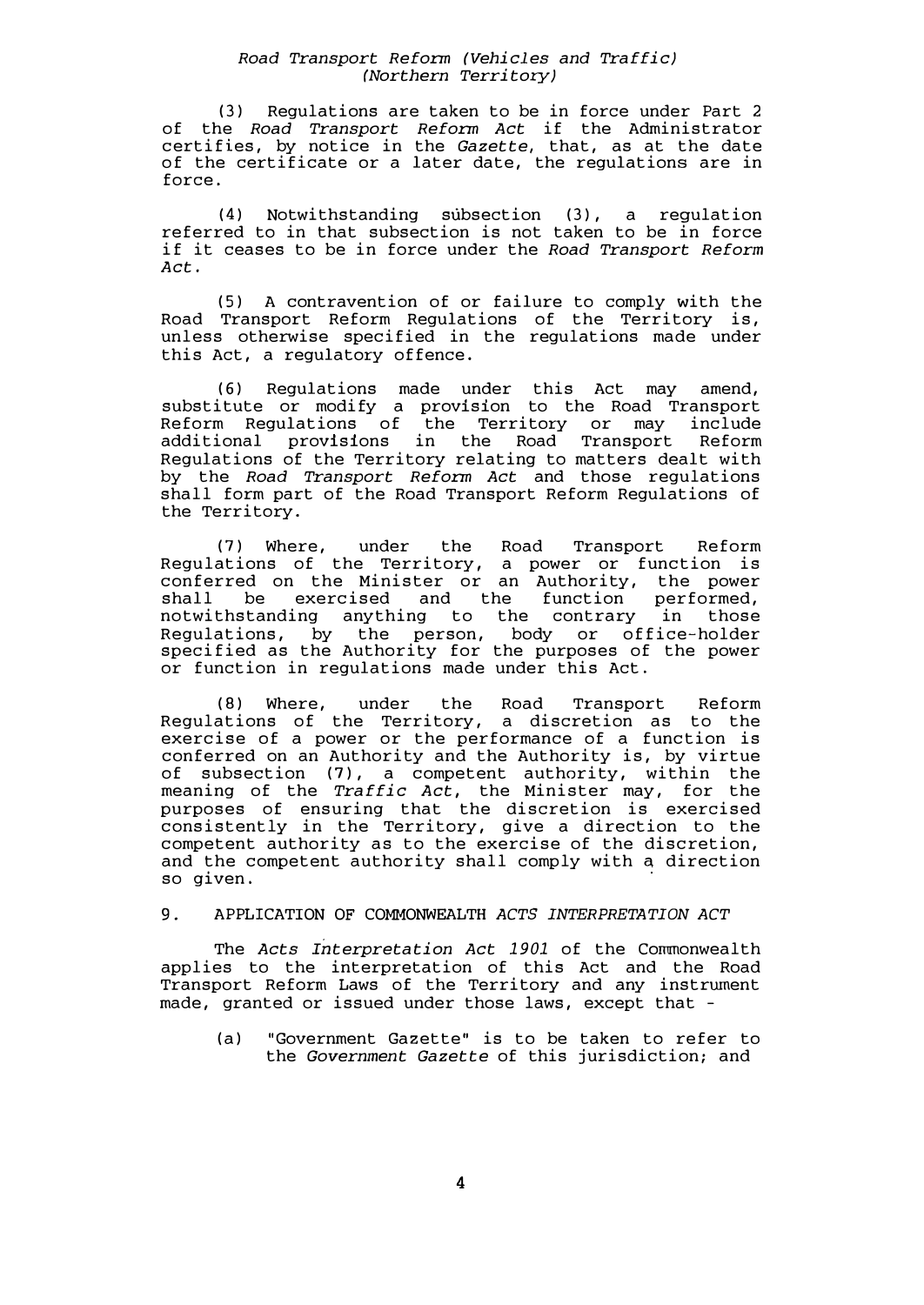(bl "Minister" is to be taken to refer to the Minister of this jurisdiction administering this Act.

# 10. *INTERPRETATION ACT* TO APPLY

Notwithstanding section· 9, the *Interpretation Act*  applies to this Act and the Road Transport Reform Laws of the Territory and any instrument made, granted or issued under those laws, except to the extent of any inconsistency with the *Acts Interpretation Act 1901* of the Commonwealth.

# 11. TERMINATION OF ORDERS

Notwithstanding any provision of Division 2 of Part 3 of the *Road Transport Reform Act* as applying in this jurisdiction, the Ministerial Council for Road Transport may, in accordance with the agreements scheduled to the *National Road Transport Commission Act 1991* of the Commonwealth, terminate an emergency order.

#### PART 3 - CONSEQUENTIAL AND TRANSITIONAL PROVISIONS RELATING TO EXISTING LEGISLATION

# 12. ROAD TRANSPORT REFORM LAWS OF THE TERRITORY 'fO PREVAIL OVER EXISTING LAWS

(1) The object of this section is to ensure that the Road Transport Reform Laws of this Territory supersede existing laws of this jurisdiction which relate to matters dealt with by the Road Transport Reform Laws.

(2) Subject to section 13, if an existing law of this jurisdiction is inconsistent with a provision of the Road Transport Reform Laws of the Territory, the provision of the Road Transport Reform Laws prevails and, to the extent of that inconsistency, the inconsistent existing law of this jurisdiction does not operate.

( 3) To the extent that a law of this jurisdiction ceases to operate because of this section, the law is taken, for the purposes of the *Interpretation Act,* to have been repealed by this Act.

#### 13. TRANSITIONAL REGULATIONS

(1) The Administrator may make regulations modifying or suspending the operation of existing laws of this jurisdiction that are, or would otherwise be, inconsistent with, or for which provision is made under, the Road Transport Reform Laws of the Territory.

(2) Regulations made under subsection (1) cease to be in force 12 months after their commencement or after such shorter or longer period as the Regulations specify.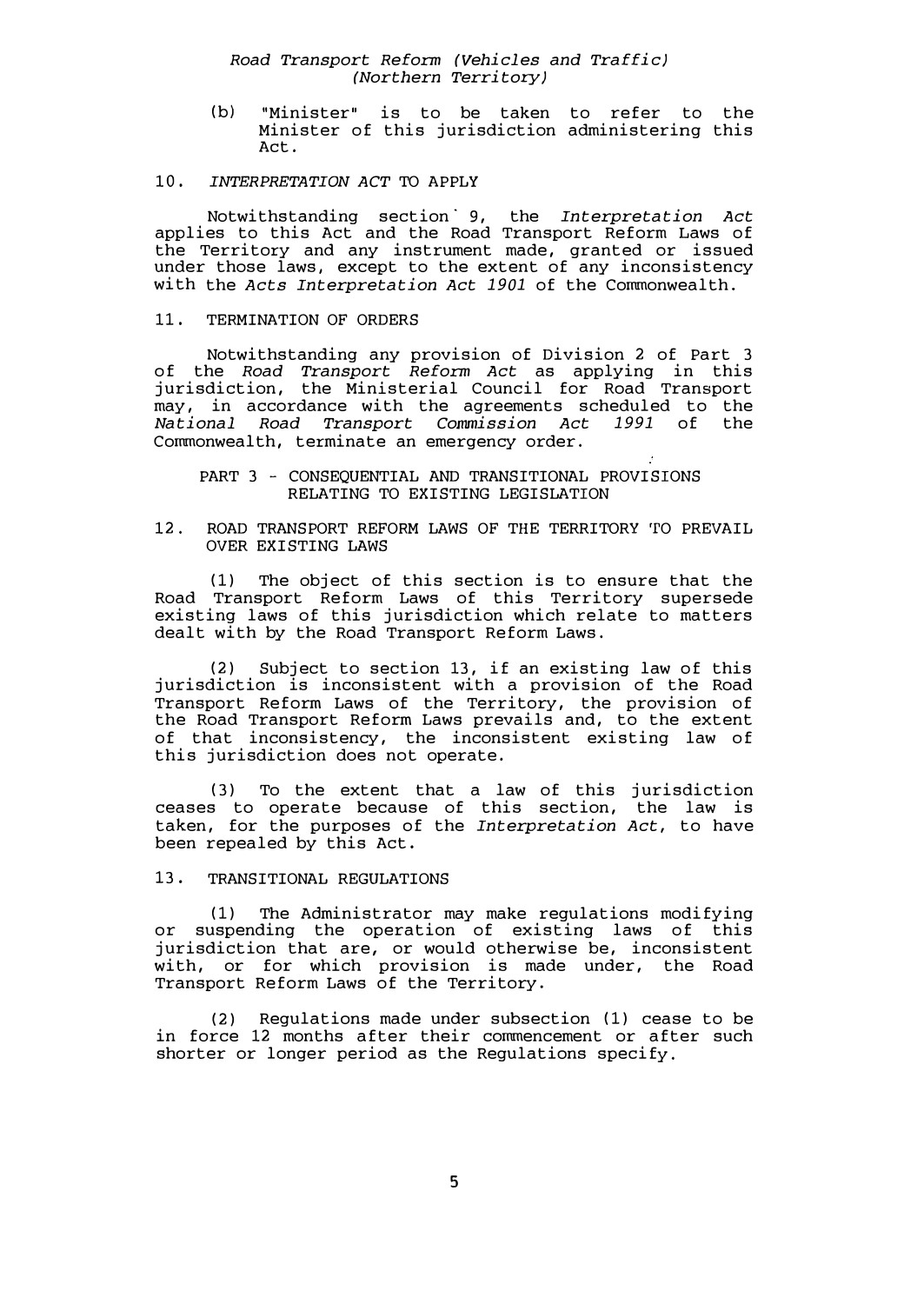# *Road Transport Reform (Vehicles and Traffic) (Northern Territory)*

(3) The Administrator may make regulations containing<br>provisions of a savings or transitional nature consequent provisions of a savings or transitional nature consequent on the application of any provision of the Road Transport Reform Laws as a law of this jurisdiction.

(4) A provision referred to in subsection (3) may, if the regulations so provide, take effect from the commencement of this Act.

(5) To the extent to which a provision referred to in subsection (3) takes effect from a date that is earlier than the date of its commencement, the provision does not operate so as

- (a) to effect, in a manner prejudicial to a person (other than the Territory or an authority of the Territory), the rights of that person existing before the date of its commencement; or
- (b) to impose liabilities on a person (other than the Territory or an authority of the Territory) in respect of anything done or omitted to be done before the date of its commencement.
- 14. CONFERRAL OF FUNCTIONS AND POWERS ON NATIONAL ROAD TRANSPORT COMMISSION

(1) The National Road Transport Commission has the functions and powers conferred or expressed to be conferred on it under this Act or the Road Transport Reform Laws of the Territory.

(2) In addition to the powers referred to in subsection (1), the Commission has power to do all things necessary or convenient to be done in connection with the performance of the functions referred to in subsection (1).

15. CONFERRAL OF OTHER FUNCTIONS AND POWERS ON NATIONAL ROAD TRANSPORT COMMISSION FOR PURPOSES OF ROAD TRANSPORT COMMISSION FOR PURPOSES OF<br>CORRESPONDEVALUATIVE TULES FURFOREOVI CORRESPONDING **LAW IN** THIS JURISDICTION

The National Road Transport Commission has power to do acts in this jurisdiction in the performance or exercise of a function or power expressed to be conferred on it by a law of another jurisdiction that corresponds to this Act or to the Road Transport Reform Laws of the Territory.

16. CONFERRAL OF FUNCTIONS AND POWERS ON MINISTERIAL COUNCIL

(1) The Ministerial Council for Road Transport has the functions and powers conferred or expressed to be conferred on it by or under this Act or the Road Transport Reform Laws of the Territory.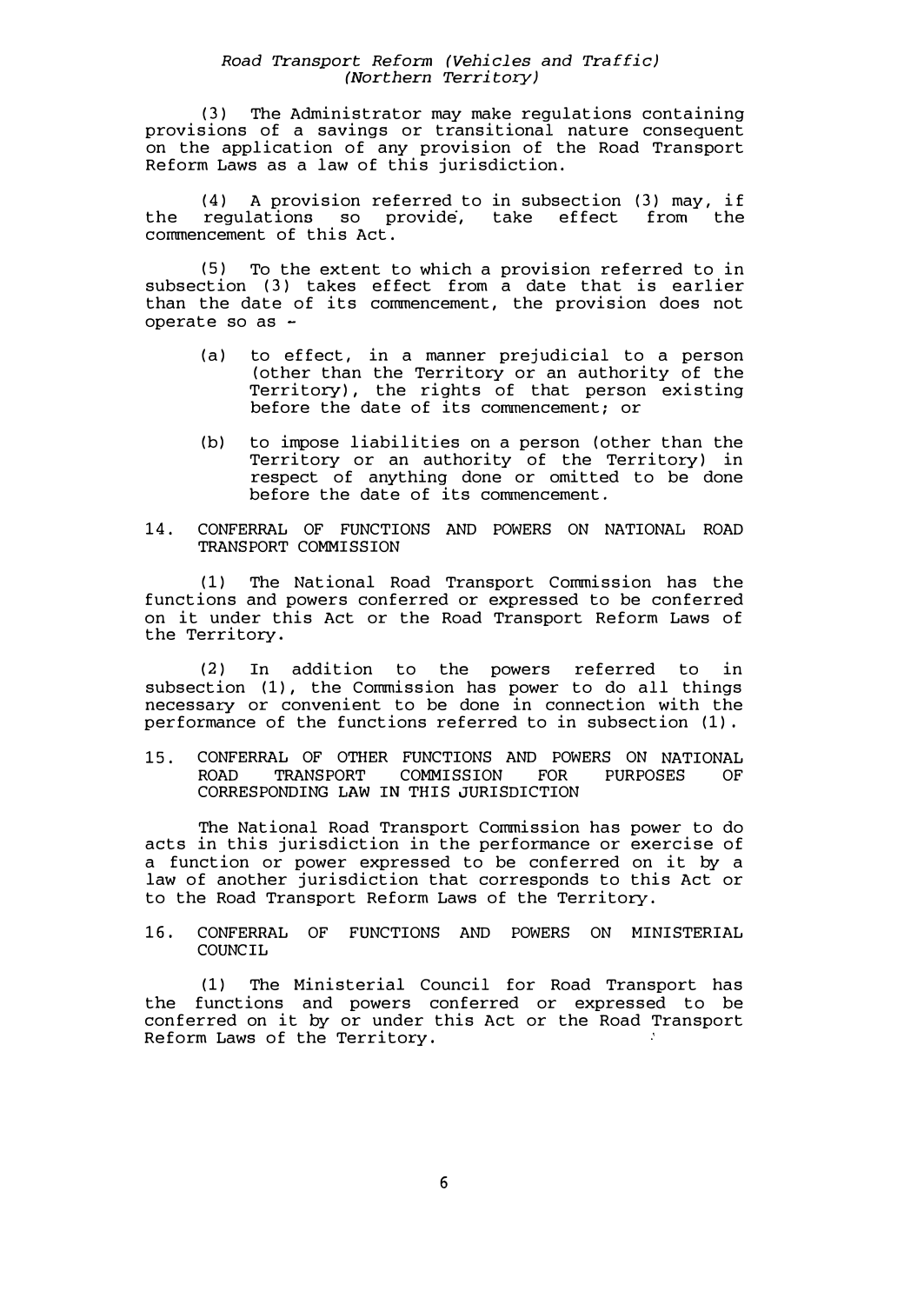(2) In addition to the powers referred to in subsection (1), the Ministerial Council has power to do all things necessary or convenient to be done in connection with the performance of the functions referred to in<br>rubecation (1) subsection (1).

### 17. CONFERRAL OF OTHER FUNCT!ONS AND POWERS ON MINISTERIAL COUNCIL FOR PURPOSES OF CORRESPONDING LAW IN THIS JURISDICTION

The Ministerial Council for Road Transport has power to do acts in this jurisdiction in the performance or exercise of a function or power expressed to be conferred on it by a law of another jurisdiction that corresponds to this Act or to the Road Transport Reform Laws of the Territory.

# PART 4 - MISCELLANEOUS

# 18. DELEGATION

(1) The Minister may, in writing, delegate to a person any of his or her powers or functions under this Act or the Road Transport Reform Laws of the Territory, other than the power in section 15 (1) of the *Road Transport Reform Act.* 

(2) Subject to the directions of the Minister, a person to whom a power or function under subsection (1) has been delegated may, *in* writing, delegate the power to another person.

(3) A delegation under this section may be to a person from time to time holding, acting in or performing the duties of an office, designation or position.

(4) A delegation under this section does not prevent the exercise of a power or the performance of a function by the Minister or the delegate of the Minister, as the case may be.

#### 19. FEES (INCLUDING **TAXES)**

This section imposes the fees (including fees that are taxes) that the Road Transport Reform Laws of the Territory prescribe.

# 20. REGULATIONS

(1) The Administrator may make regulations, not inconsistent with this Act, prescribing matters

- (a) required or permitted by this Act to be prescribed; or
- (b) necessary or convenient to be prescribed for carrying out or giving effect to this Act.